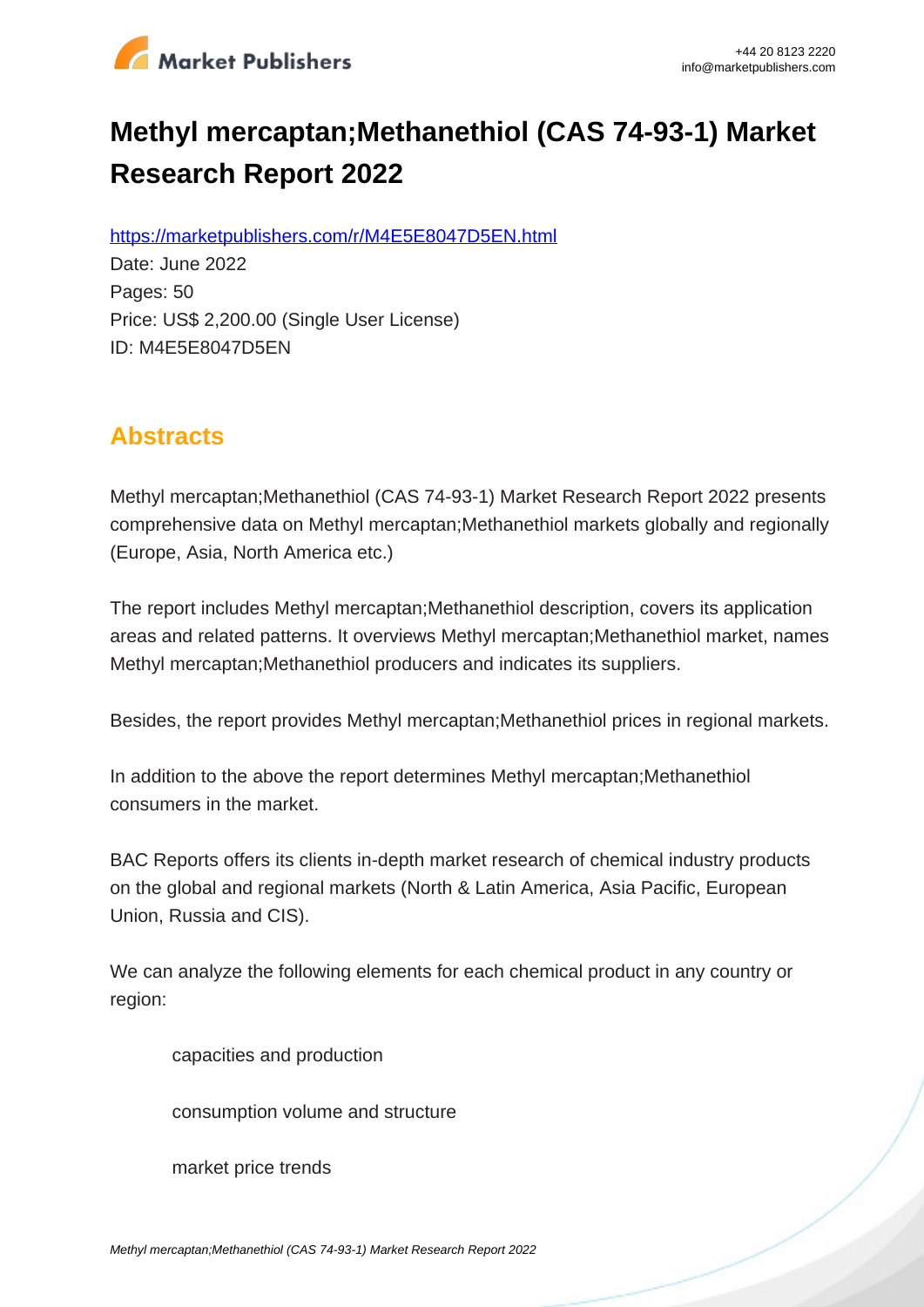

#### exports and imports

existing technologies

feedstock market condition

market news digest

market forecast.

Methyl mercaptan;Methanethiol (CAS 74-93-1) Market Research Report 2022 can feature:

market condition and estimations, market forecast

chemical product ranges, trademarks, analogous products, application areas

regional and global producers, consumers and traders (including contact details).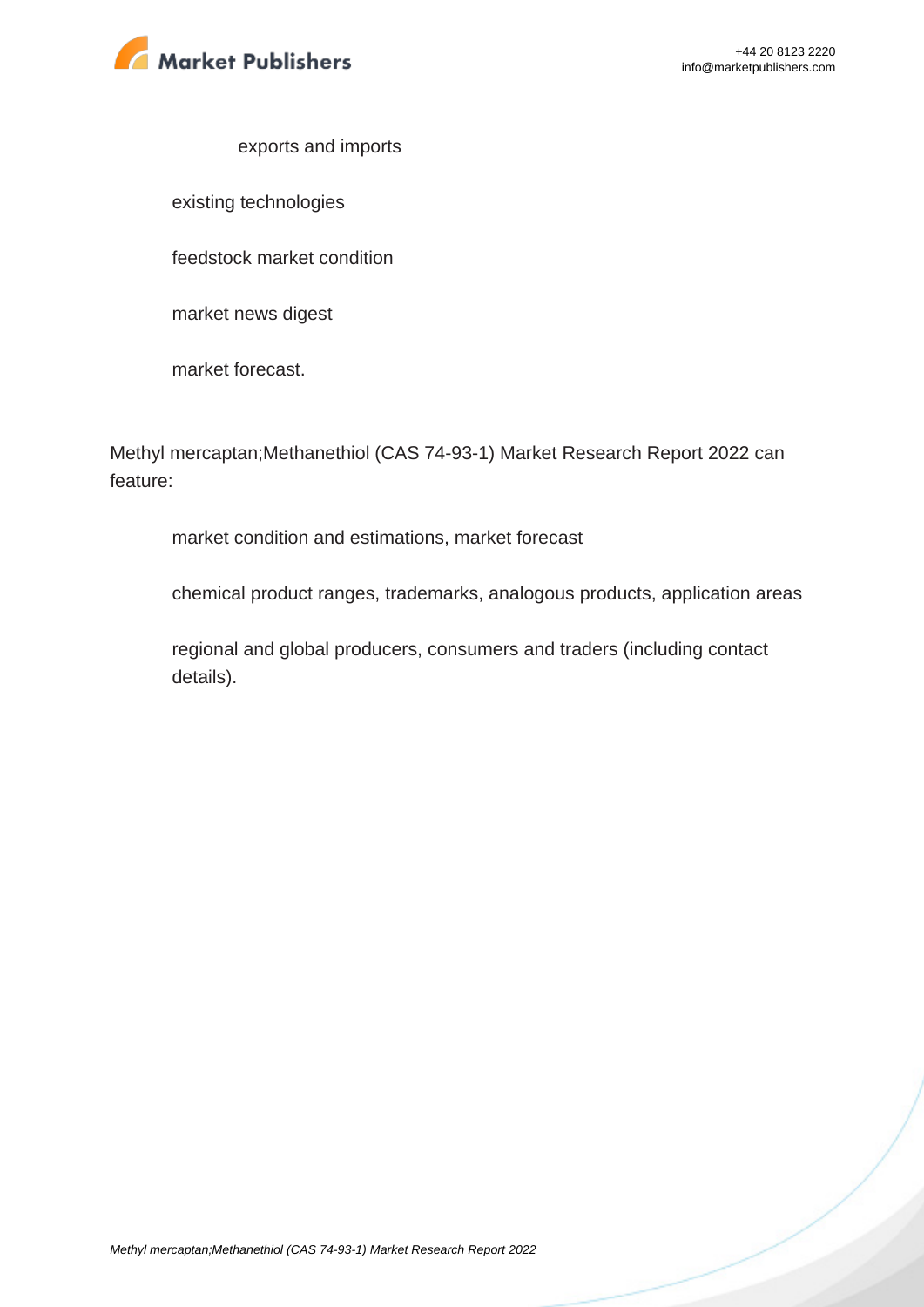

# **Contents**

## **1. METHYL MERCAPTAN;METHANETHIOL (CAS 74-93-1)**

- 1.1. General information, synonyms
- 1.2. Composition, chemical structure
- 1.3. Safety information
- 1.4. Hazards identification
- 1.5. Handling and storage
- 1.6. Toxicological & ecological information
- 1.7. Transport information

### **2. METHYL MERCAPTAN;METHANETHIOL APPLICATIONS**

2.1. Methyl mercaptan;Methanethiol application spheres, downstream products

### **3. METHYL MERCAPTAN;METHANETHIOL MANUFACTURING METHODS**

### **4. METHYL MERCAPTAN;METHANETHIOL PATENTS**

Abstract **Description** Summary of the invention Detailed description of the invention

### **5. METHYL MERCAPTAN;METHANETHIOL MARKET WORLDWIDE**

- 5.1. General Methyl mercaptan;Methanethiol market situation, trends
- 5.2. Manufacturers of Methyl mercaptan;Methanethiol
- Europe
- Asia
- North America
- Other regions
- 5.3. Methyl mercaptan;Methanethiol suppliers (importers, local distributors)
- Europe
- Asia
- North America
- Other regions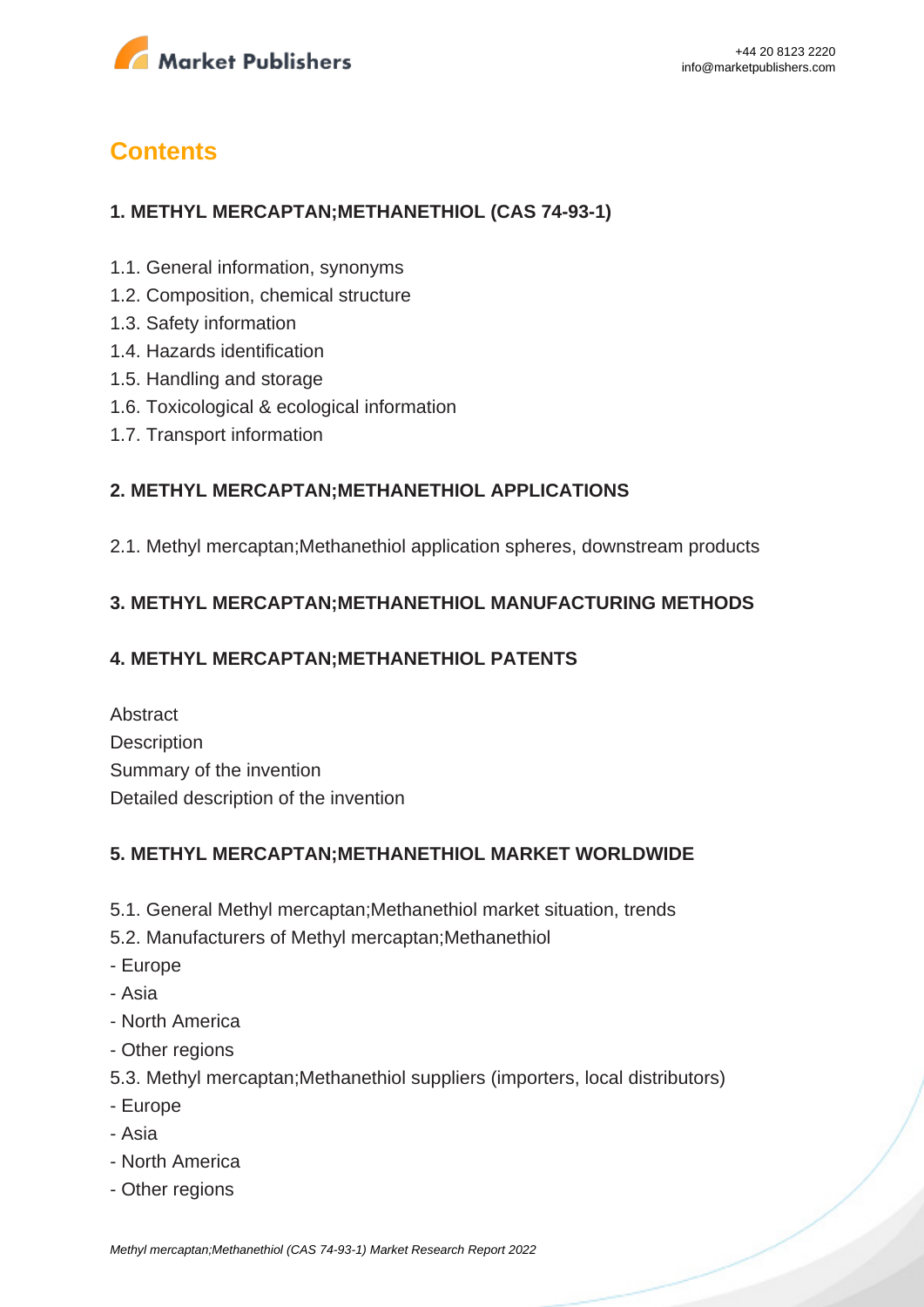

#### 5.4. Methyl mercaptan;Methanethiol market forecast

#### **6. METHYL MERCAPTAN;METHANETHIOL MARKET PRICES**

- 6.1. Methyl mercaptan;Methanethiol prices in Europe
- 6.2. Methyl mercaptan;Methanethiol prices in Asia
- 6.3. Methyl mercaptan;Methanethiol prices in North America
- 6.4. Methyl mercaptan;Methanethiol prices in other regions

#### **7. METHYL MERCAPTAN;METHANETHIOL END-USE SECTOR**

7.1. Methyl mercaptan;Methanethiol market by application sphere

#### 7.2. Methyl mercaptan;Methanethiol downstream markets trends and prospects

\*Please note that Methyl mercaptan;Methanethiol (CAS 74-93-1) Market Research Report 2022 is a half ready publication and contents are subject to change. It only requires updating with the help of new data that are constantly retrieved from Publisher's databases and other sources. This updating process takes 5-7 business days after order is placed. Thus, our clients always obtain a revised and updated version of each report. Please also note that we do not charge for such an updating procedure. BAC Reports has information for more than 25,000 different chemicals available but it is impossible to have all reports updated immediately. That is why it takes 5-7 days to update a report after an order is received.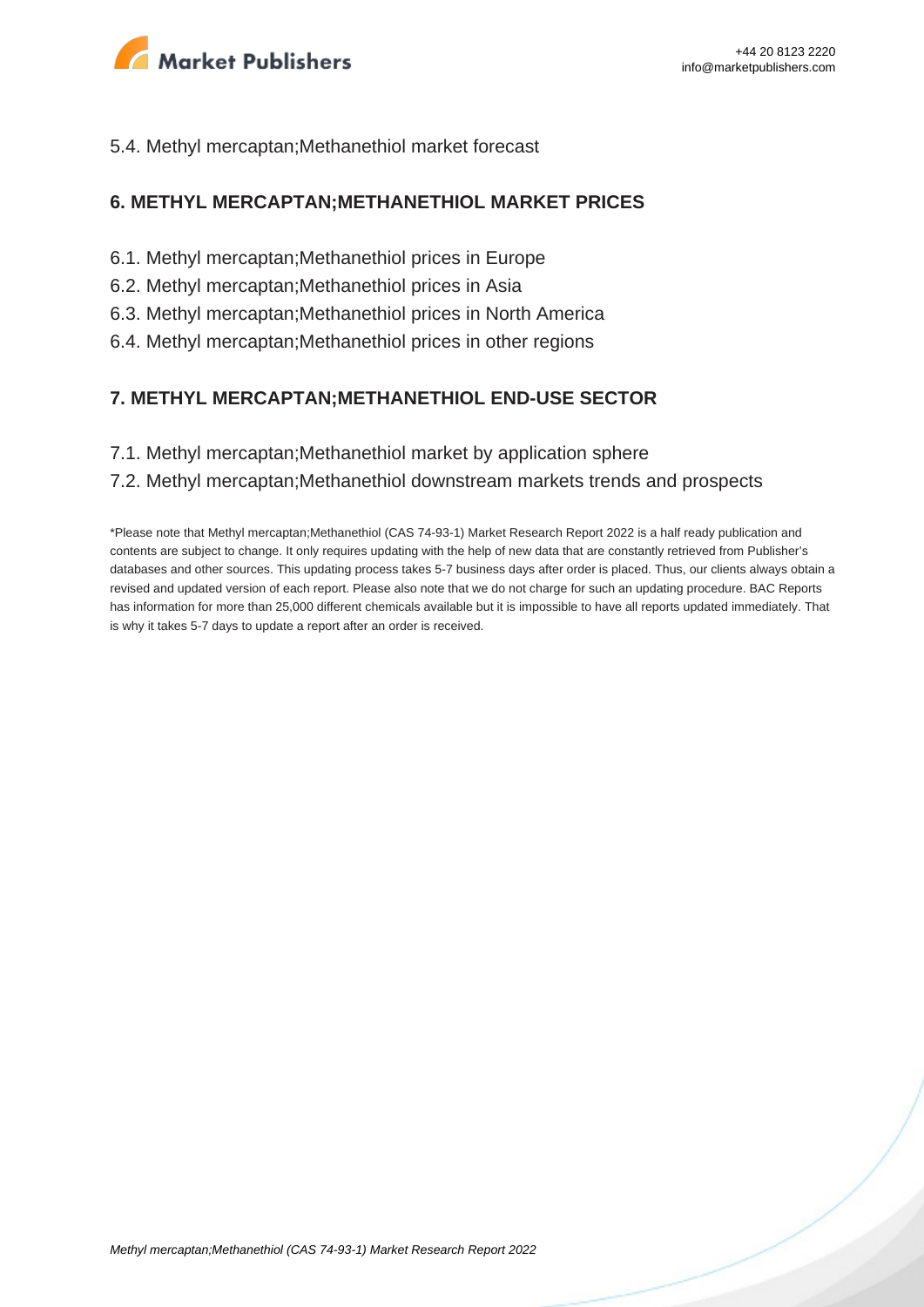

# **About**

| <b>Product Name:</b><br>Synonyms: | Methyl mercaptan; Methanethiol |
|-----------------------------------|--------------------------------|
|                                   | Methanethiol                   |
|                                   | <b>METHYL MERCAPTAN</b>        |
|                                   | 1-Methanethiol                 |
|                                   | Mercaptomethane                |
|                                   | Methyl mercaptan               |
| CAS#:                             | 74-93-1                        |